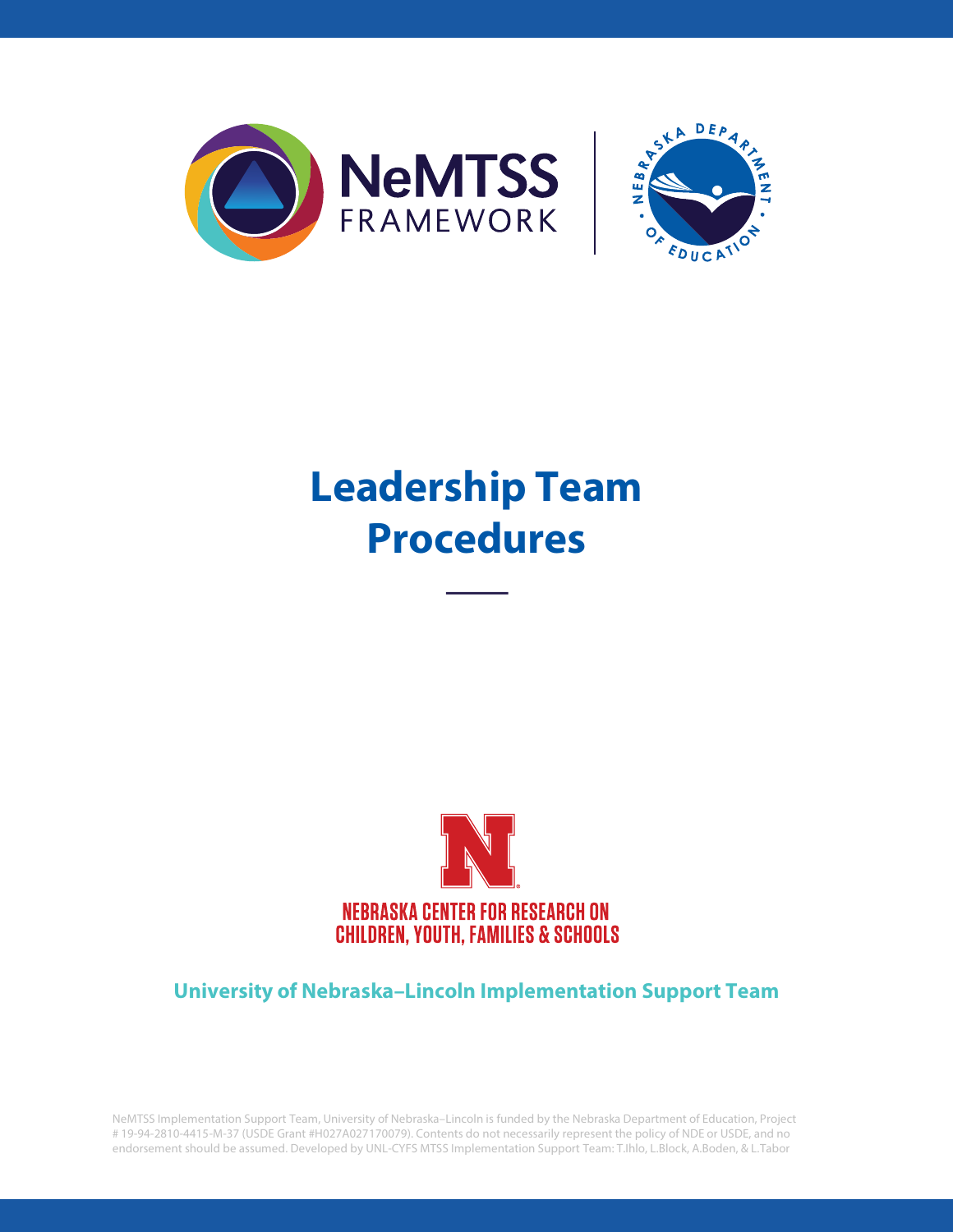*Team membership: Team membership needs to reflect representation of all necessary groups and include persons with decision-making authority. List team members and their role in the district.* 

### **District Implementation Team:**

| Member Name | Position |
|-------------|----------|
|             |          |
|             |          |
|             |          |
|             |          |
|             |          |
|             |          |
|             |          |

## **Building Implementation Team(s):** (If more than one building team, list each separately)

| <b>Member Name</b> | Position |
|--------------------|----------|
|                    |          |
|                    |          |
|                    |          |
|                    |          |
|                    |          |
|                    |          |
|                    |          |

*Team responsibilities: Briefly describe the responsibilities of both the District Implementation Team and Building Implementation Teams. For what tasks is each team held accountable? If there is a specific person within that team with a particular job, clearly define responsibilities of specific persons (administrator, directors, coaches, teachers, etc.).*

## **District Implementation Team:**

| Responsibility | Person Responsible |
|----------------|--------------------|
|                |                    |
|                |                    |
|                |                    |
|                |                    |
|                |                    |
|                |                    |
|                |                    |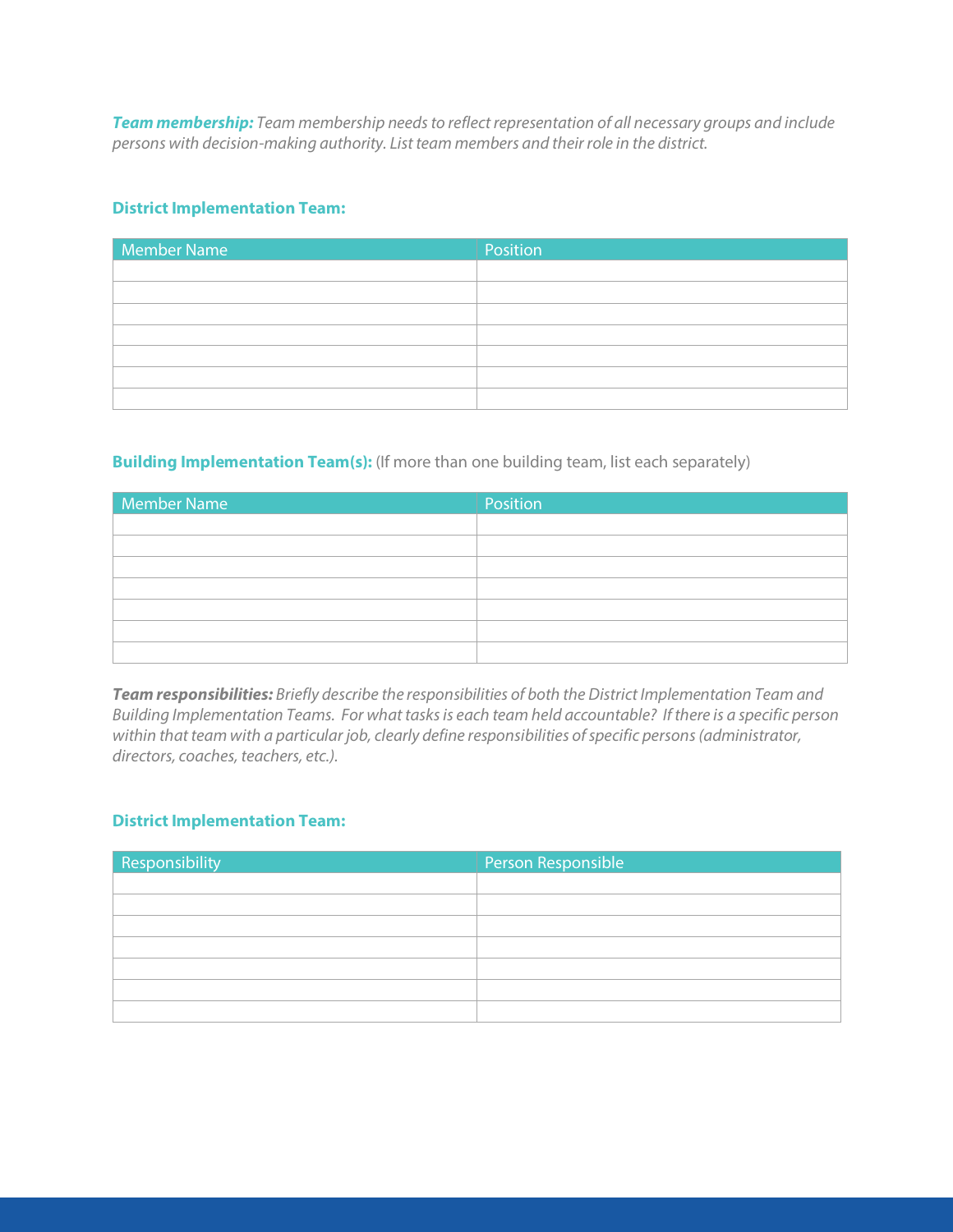#### **Building Implementation Team(s):**

| Responsibility | Person Responsible |
|----------------|--------------------|
|                |                    |
|                |                    |
|                |                    |
|                |                    |
|                |                    |
|                |                    |
|                |                    |

#### *Meeting schedule*

- **District Schedule:** The District Implementation Team will meet \_\_\_\_\_\_\_\_\_\_\_\_\_\_\_\_\_\_ . The meeting shall be canceled if a majority of decision-making leadership are not in attendance. The meeting shall be rescheduled within \_\_\_\_\_\_\_\_\_\_\_\_\_\_\_\_\_\_\_ .
- Routine team tasks performed throughout the year that can be scheduled in advance are planned and entered on the calendar; they include: (test administration, review of data sources, review of progress, observations, reliability checks, etc.)

| Month     | Task - Who Responsible |
|-----------|------------------------|
| August    |                        |
| September |                        |
| October   |                        |
| November  |                        |
| December  |                        |
| January   |                        |
| February  |                        |
| March     |                        |
| April     |                        |
| May       |                        |
| June      |                        |

- **Building Schedule**: The Building Implementation Team will meet \_\_\_\_\_\_\_\_\_\_\_\_\_ . The meeting shall be canceled if a majority of decision-making leadership are not in attendance. The meeting shall be rescheduled within \_\_\_\_\_\_\_\_\_\_\_\_\_\_\_\_\_\_\_\_\_\_\_\_.
- Routine team tasks performed throughout the year that can be scheduled in advance are planned and entered on the calendar; they include: (test administration, review of data sources, review of progress, observations, reliability checks, etc.)